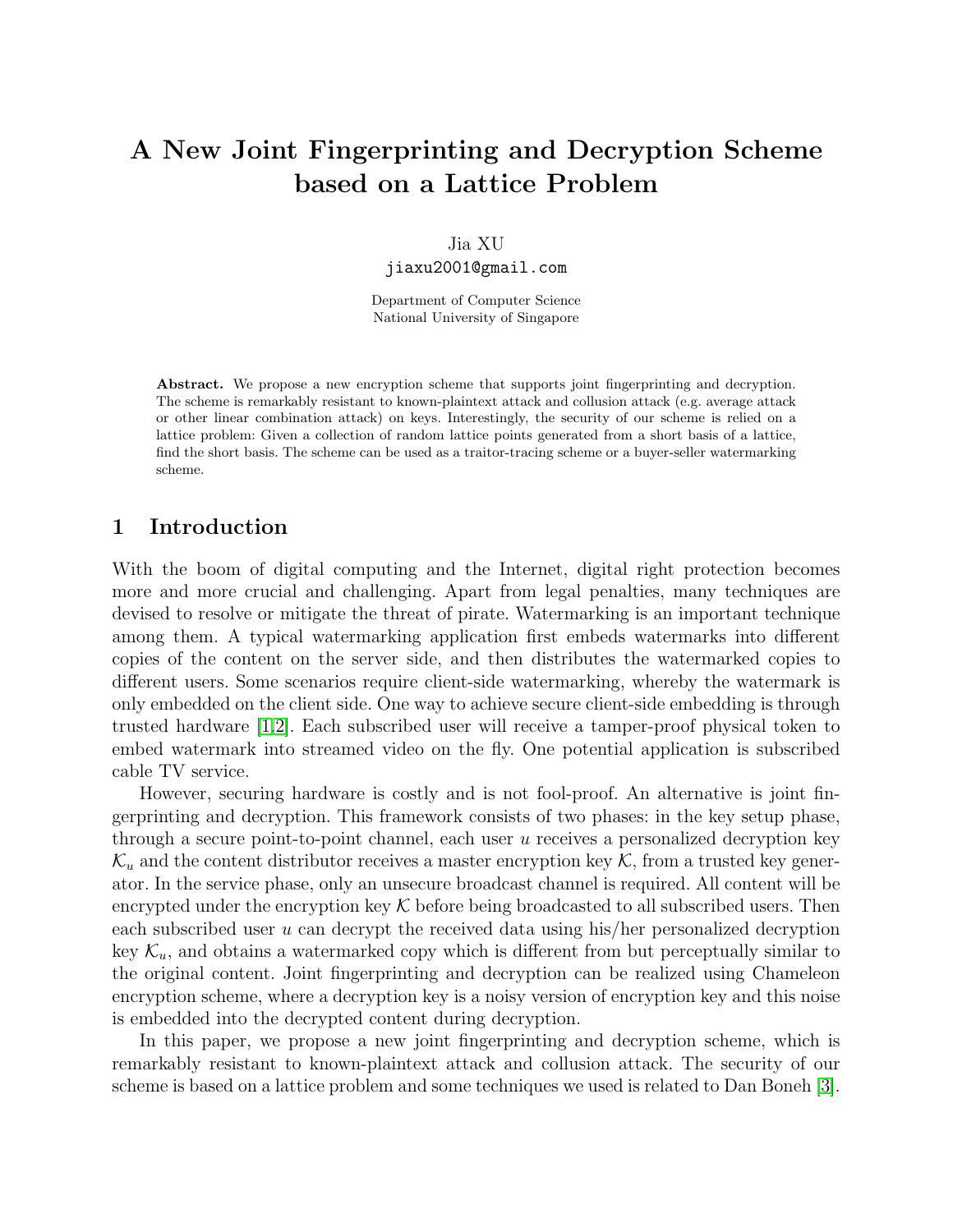## 2 Related works

The problem that these server-side watermark embedding techniques do not address legitimate customer's right for not being framed by a malicious seller, is first identified by Qiao *et* al. [\[4\]](#page-8-3). They proposed a owner-customer to deal with this problem, where the owner embed a bit sequence encrypted by the customer as a watermark. Memon et al. [\[5\]](#page-8-4) proposed a buyer-seller protocol, where the seller does not get to know the exact watermark the buyer receives. Lei et al. [\[6\]](#page-9-0) improve the buyer-seller protocol so that a buyer, after observing a pirate copy, cannot transplant the watermark to a higher value digital content.

Client side watermark embedding allows the distributor to distribute a unique copy of encrypted content, and the personalized watermark will be added into the content on the client side in a secure way. The hardware solution requires each legitimate user to have a dedicated secure hardware to embed the watermark, thus incurs a huge deployment cost. A secure software solution is much more preferable. Anderson et al. [\[7\]](#page-9-1) proposed Chameleon Encryption scheme which binds decryption and watermark embedding together so that adversary cannot separate them. Adelsbach et al. [\[8\]](#page-9-2) and Celik et al. [\[9\]](#page-9-3) improved Chameleon Encryption. Adelsbach et al. briefly summarized previous works on joint fingerprinting and decryption  $[10,11,12]$  $[10,11,12]$  $[10,11,12]$ . Lemma *et al.* [\[13\]](#page-9-7) proposed a similar method buy the content owner distributes personalized help data to each user for every decryption.

We realize that all these joint fingerprinting and decryption schemes are vulnerable to known-plaintext attack, and linear combination attack on the decryption keys. In this paper, we propose an encryption scheme, which supports joint fingerprinting and decryption and is resistant to both above attacks.

A widely considered attack method is collusion attack where k subscribed users want to composite their watermarked document  $m_1, \ldots, m_k$  and create a new document  $m^*$  which cannot identify any of the k users. Boneh et al.  $|14|$  introduced a formal model of collusion resistance, where it assumes if some mark is same for all the k users, they are not not able to remove that mark. In a similar scenario, Chor et al.[\[15\]](#page-9-9) proposed traitors tracing scheme, where the data owner publish the data in encrypted form and distribute the decryption keys to subscribed users. When a pirate decoder is found, we will be able to trace the source of the decryption key it used. Zhao et al. presented an analysis on average collusion attack and nonlinear collusion attacks[\[16,](#page-9-10)[17\]](#page-9-11). Ergun et al.[\[18\]](#page-9-12) gives a upper bound that at most  $\mathcal{O}(\sqrt{\frac{n}{\log n}})$  collusive users together can defeat any watermarking scheme, where n is the effective document length. Although theoretically bounded, it is still interesting to construct a watermark scheme that is secure when the number of cooperative collusive users is small. A major category of collusion-resistant fingerprinting employs algebraic coding theory. Silverberg et al. gives an approach using list decoding algorithm to reduce the complexity in tracing traitor[\[19,](#page-9-13)[20\]](#page-9-14). He et al.[\[21\]](#page-9-15) taking advantage of joint coding, propose a scheme to improve the collusion resistance of coded fingerprinting.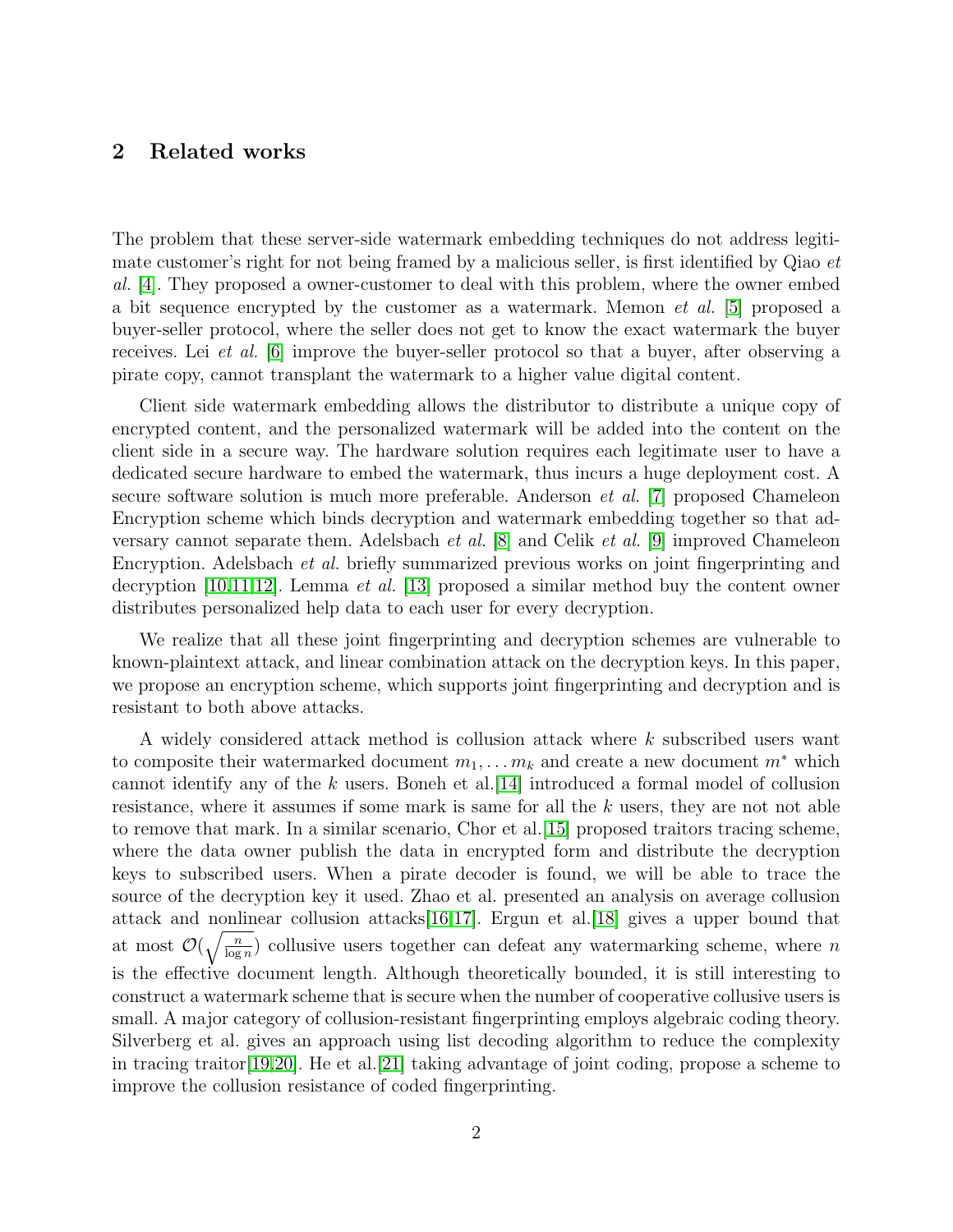## 3 Definitions and Notations

Table [1](#page-2-0) summarizes the key notations we are going to use in this paper.

| $m$ :                             | A block of data, it is represented as an integer in plaintext space M.              |
|-----------------------------------|-------------------------------------------------------------------------------------|
| Dis:                              | A distance function for comparing the similarity of two data $m_1$ , $m_2$ .        |
| $H(A)$ :                          | The shannon-entropy of random variable A.                                           |
| $\mathbf{H}_{\infty}(A)$ :        | The min-entropy of random variable A.                                               |
|                                   | $\mathbf{H}_{\infty}(A B)$ : The average min-entropy of A given B.                  |
| $k_e$ :                           | The encryption key, which is also the master key of the movie owner.                |
| $\vert k_d,k_{d_i}$ :             | The decryption key of user i, when the context is clear, we simply write $k_d$ .    |
| $\mathsf{Enc}_k(m)$ :             | Encryption of m using key $k_e$ .                                                   |
| $\overline{c}$ :                  | The ciphertext output by $\mathsf{Enc}_k(m)$ , it is an integer in $\mathbb{Z}_p$ . |
| $\left {\sf Dec}_{k_i}(c)\right $ | Decryption of c using key $k_{d_i}$ .                                               |

<span id="page-2-0"></span>Table 1. Table of key notations used.

#### 3.1 Model

We rephrase the problem as follows. There are four different roles involved: a key generator  $\mathcal{G}$ , a content distributor  $D$ , a set  $U$  of users, and a dispute arbiter  $A$ . At the very beginning, the key generator G generates and distributes an encryption key  $\mathcal{K}_e$  to the content distributor D, and a personalized decryption key  $\mathcal{K}_{d,u}$  to each user  $u \in \mathcal{U}$ . After this setup, D can distribute his/her content (digital movies, music and so on) to all users (who have paid D for such contents) in  $\mathcal U$  in this way:

- 1. D encrypts the content m using the encryption key  $\mathcal{K}_e$ :  $c \leftarrow \text{Enc}(m; \mathcal{K}_e)$ , and distribute c to all users in  $\mathcal U$  via broadcast.
- 2. Each user  $u \in \mathcal{U}$  decrypts c using the decryption key  $\mathcal{K}_{d,u}$ :  $\widetilde{m}_u \leftarrow \text{Dec}(c; \mathcal{K}_{d,u})$ .

Later on, if a pirate copy of content (key, respectively) is found, the dispute arbiter  $\mathcal A$  will decide which users are responsible by running a detection algorithm Detect.

Each decrypted content  $\tilde{m}_u$  is a (distinct) watermarked copy of m. The watermark is embedded into  $\widetilde{m}_u$  in the same process of decryption on the client-side. This framework is called as "Joint Fingerprinting and Decryption", and is more preferable than server-side watermark embedding or client-side watermark embedding using trusted hardware in online video/audio streaming service.

**Trust Model.** In all different applications, both key generator  $\mathcal{G}$  and dispute arbiter  $\mathcal{A}$ are trusted, and all users in  $\mathcal U$  are not trusted. In traditional watermarking scheme, the content distributor  $\mathcal D$  is also trusted. However, in a buyer-seller watermarking scheme,  $\mathcal D$  is not trusted either. In some applications,  $\mathcal{G}, \mathcal{A}$  and  $\mathcal{D}$  refers to the same entity.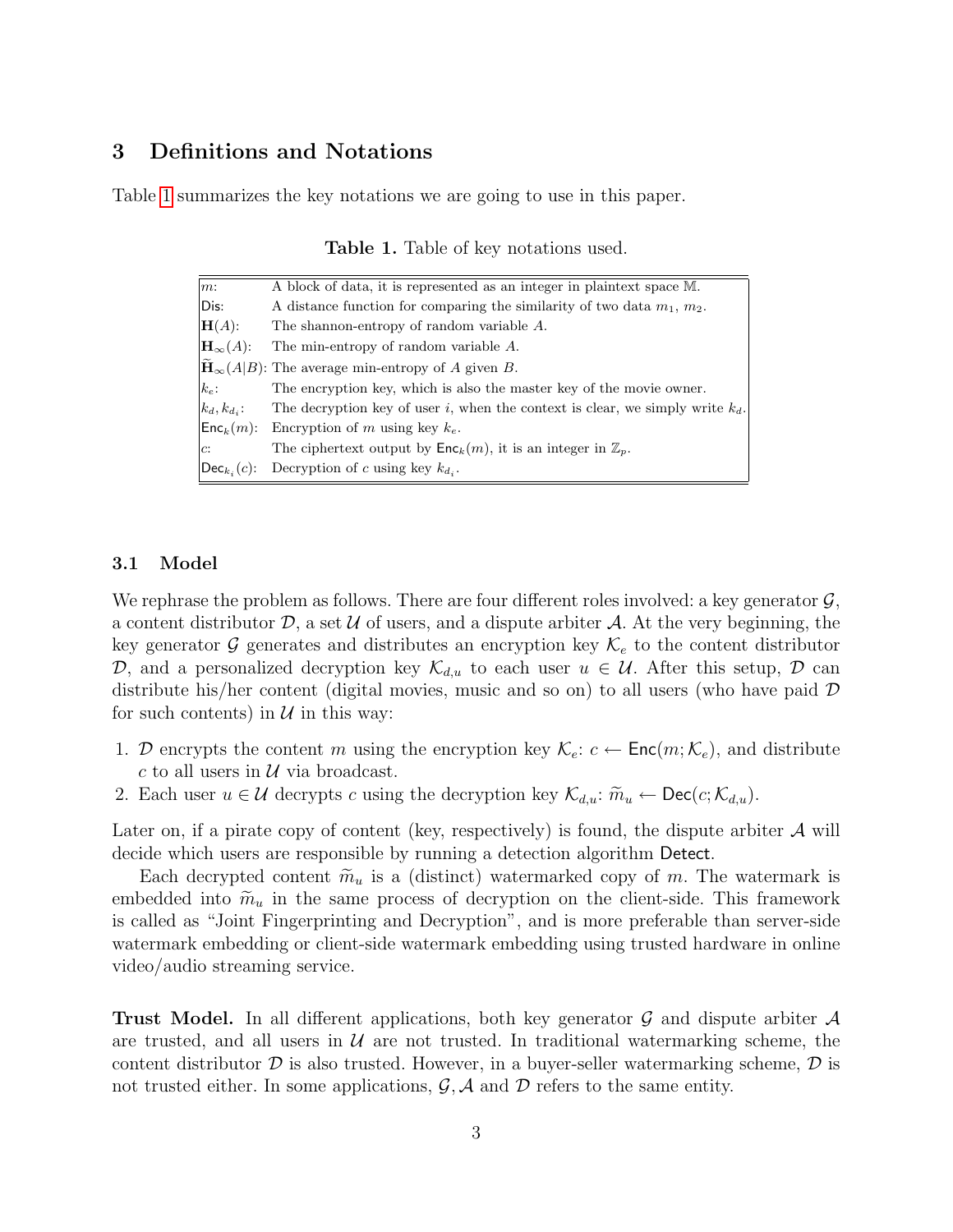Threat and Security. There may be different kinds of adversaries based on their knowledges and roles: (1) Outside adversary who has no encryption key or decryption key; (2) Collusive subscribed users (or buyers) who possess multiple decryption keys; (3) Dishonest content distributor (or seller) who possesses the encryption key. There are various security concerns against the above adversaries, including but not limited to:

- 1. Confidentiality of content: Prevent outside adversaries from accessing the content from the ciphertext without decryption key.
- 2. Confidentiality of long term encryption key: Prevent collusive users from accessing the encryption key, even if they possess multiple decryption keys and ciphertexts.
- 3. Traceability of pirate copy of decryption key: From a pirate copy of decryption key (or an hardware/software implementation of some decryption algorithm), trace at least one among collusive users who are responsible for creation of this pirate key.
- 4. Traceability of pirate copy of data content: From a pirate copy of data content, trace at least one among collusive users who are responsible for creation of this pirate copy of content.
- 5. Frame-Proof: Prevent content distributor from framing (or setting up) users.

Known-Plaintext Attack. In this paper, we focus on the confidentiality of long term encryption key against known-plaintext attack: (1) If an adversary has access to the (unwatermarked) plaintext, whether he/she can obtain the encryption key; (2) If an adversary has only partial knowledge of the plaintext, whether he/she can remove his/her watermark or estimate an approximate version of encryption key.

#### 3.2 Hard Problem Assumptions

The security of our scheme relies on a lattice related problem: Informally, given m points generated from a short basis of a 2-dimensional lattice, inside a n dimensional space, find the short basis of the lattice.

**Definition 1 (Short Basis from Lattice Points SBLP-** $(n, m)$ ). Let p be a large prime, and  $q_1, q_2 \in \mathbb{Z}_p$  such that  $q_1q_2 < p$ . Let  $\vec{x}, \vec{y} \in (-q_1, q_1)^n$ . For  $1 \leq i \leq m$ , let  $\alpha_{i,1}, \alpha_{i,2} \stackrel{\$}{\leftarrow}$  $[0, q_2)$  and compute the vector  $\vec{z}_i = \alpha_{i,1}\vec{x} + (\alpha_{i,2} - \alpha_{i,1})\vec{y} \mod p$ . Given the values of  $p, q_1, q_2, \text{ and } \{\overrightarrow{z}_i: 1 \leq i \leq m\}$ , find  $\overrightarrow{x}$  and  $\overrightarrow{y}$ .

Note that there are probably many short bases  $\{\overrightarrow{x'}, \overrightarrow{y'}\}$  satisfying the constraints, Problem SBLP is asking to find the exact one, instead of any one. Finding any short basis could be computationally hard, and finding the exact one should be information-theoretically hard to some extent.

**Definition 2** (Approximate Straight Line 1  $ASL1-(L,m)$ ). Let p be a large prime, and  $q_1, q_2 \in \mathbb{Z}_p$  such that  $q_1q_2 < p$ . Let **l** be a random straight line in space  $\mathbb{Z}_p^3$ . Let S be the set of points on **l**. For each  $1 \leq i \leq L$ , let  $e_i \overset{\$}{\leftarrow} \mathbb{Z}_p$ , and for each  $1 \leq u \leq m$ , let  $w_{u,i} \overset{\$}{\leftarrow} [-\frac{1}{2}]$  $\frac{1}{2}q_1, \frac{1}{2}$  $(\frac{1}{2}q_1).$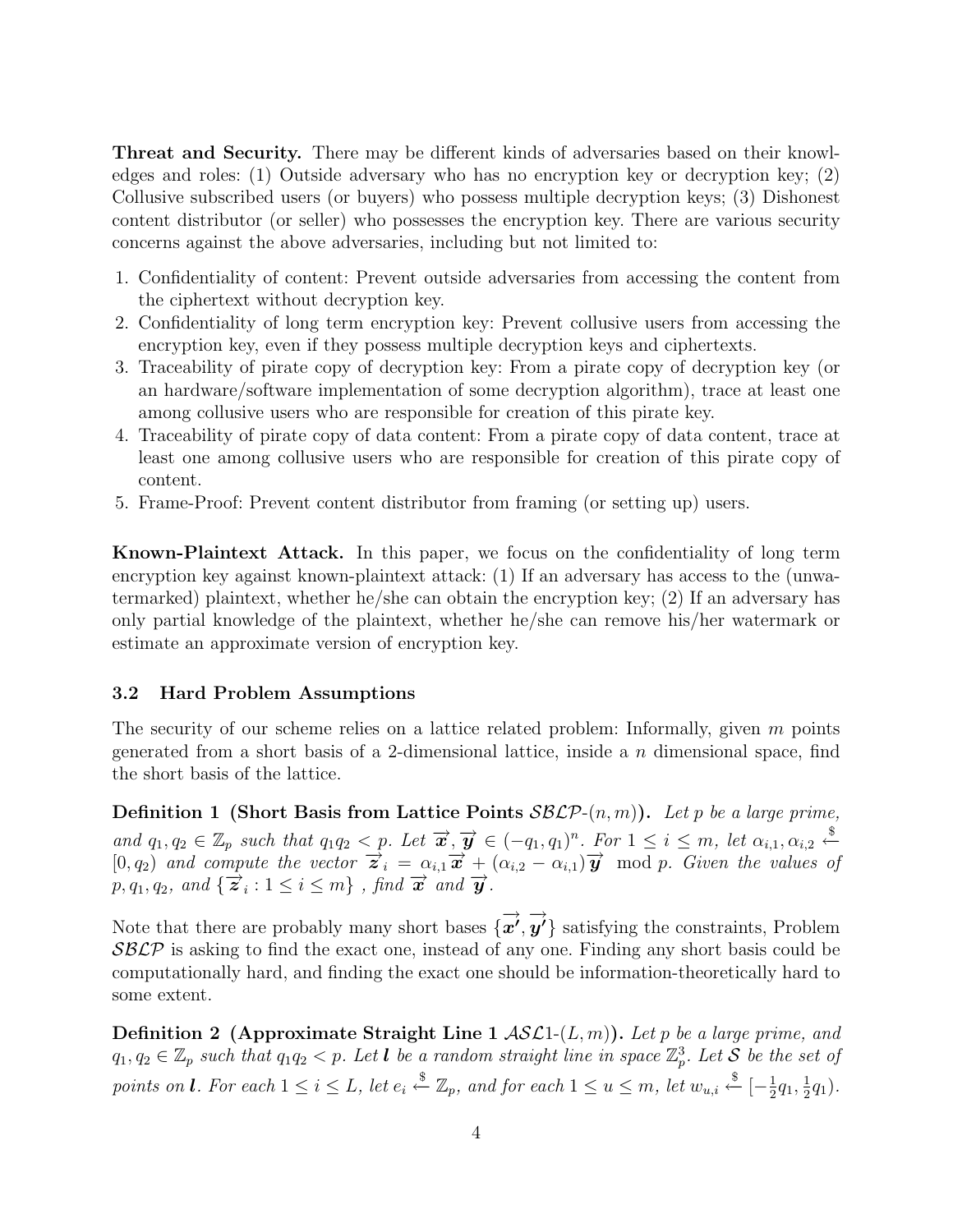Given  $\{(e_i+w_{u,i})\vec{x}:\vec{x}\stackrel{\$}{\leftarrow}\mathcal{S}, 1\leq i\leq L, 1\leq u\leq m\}$  and the normal plane of  $\vec{l}$ , find the line l.

**Definition 3** (Approximate Straight Line 2  $ASL2-(L, m)$ ). Let p be a large prime, and  $q_1, q_2 \in \mathbb{Z}_p$  such that  $q_1q_2 < p$ . Let **l** be a random straight line in space  $\mathbb{Z}_p^3$ . Let S be the set of points on **l**. For each  $1 \leq i \leq L$ , let  $e_i \stackrel{\$}{\leftarrow} \mathbb{Z}_p$ , and for each  $1 \leq u \leq m$ , let  $w_{u,i} \stackrel{\$}{\leftarrow} [-\frac{1}{2}]$  $\frac{1}{2}q_1, \frac{1}{2}$  $(\frac{1}{2}q_1).$  $Given \mathcal{L} = \{(e_i + w_{u,i})\overrightarrow{x} : \overrightarrow{x} \stackrel{\$}{\leftarrow} \mathcal{S}, 1 \leq i \leq L, 1 \leq u \leq m\}$  and the normal plane of  $\overrightarrow{l}$ , find  $(\vec{y}, i)$ ,  $1 \leq i \leq L$ , such that there exists  $\vec{x} \in S$  and  $w \in [-\frac{1}{2}]$  $\frac{1}{2}q_1, \frac{1}{2}$  $\frac{1}{2}q_1$ ,  $\overrightarrow{\boldsymbol{y}} = (e_i + w)\overrightarrow{\boldsymbol{x}} \notin \mathcal{L}$ .

These two problems  $\mathcal{ASL}1$  and  $\mathcal{ASL}2$  are very similar: informally, given a set of approximate points along a straight line, the former asks to find the hidden straight line , and the latter asks to forge a new approxmate point on that line. Note that it is not clear whether  $\mathcal{ASL}1$  is harder than  $\mathcal{ASL}2$ , due to unkonwn  $e_i$ 's.

## 4 An Encryption Scheme supporting Joint Decryption-Watermarking

In this section, we describe the encryption scheme in an incremental manner: In Section [4.1,](#page-4-0) we propose Scheme 1, which is resistant to known-plaintext attack, but vulnerable to collusion attack on decryption keys; in Section [4.2,](#page-6-0) we propose Scheme 2, which is resistant to both known-plaintext attack and collusion attack.

#### <span id="page-4-0"></span>4.1 Scheme 1: Resistant to Known-Plaintext Attack

Here we give an watermarking encryption scheme such that for any plaintext  $m$ ,  $\textsf{Dec}_{\mathcal{K}_d}(\textsf{Enc}_{\mathcal{K}_e}(m)) \in$  $[m + \epsilon, m + \epsilon + Q)$ , where  $\mathcal{K}_e, \mathcal{K}_d$  are the encryption key and decryption respectively, and  $\epsilon, Q$  are parameters about tolerable noise determined by the application domain.

- 1. Encryption key: Let p be a large prime. For each  $1 \leq i \leq 2$ ,  $e_i \stackrel{\$}{\leftarrow} \mathbb{Z}_p$ ;  $r_i \stackrel{\$}{\leftarrow} \mathbb{Z}_p^*$ . Choose  $q_1, q_2$ , such that  $q_1q_2 \leq Q < p$ . The encryption key is  $\mathcal{K}_e = (p, e_1, e_2, r_1, r_2)$ .
- 2. Decryption key: For  $1 \leq i \leq 2$ ,  $d_i = (e_i + w_i)r_i \mod p$ , where  $w_i \stackrel{\$}{\leftarrow} [-\frac{1}{2}]$  $\frac{1}{2}q_1, \frac{1}{2}$  $\frac{1}{2}q_1$ ). The decryption key is  $\mathcal{K}_d = (p, d_1, d_2)$ .
- 3. The encryption of  $m \in \mathbb{M} \subset \mathbb{Z}_p$  under key  $\mathcal{K}_e$ , with tolerable error range  $[\epsilon, \epsilon + Q)$ :
	- (a) Choose  $\gamma_1, \gamma_2$  from  $[0, q_2)$  at random. Let  $\alpha_1 = \gamma_1, \alpha_2 = \gamma_2 \gamma_1$ .
	- (b) Choose  $\beta$  from  $[\beta_{\min}, \beta_{max})$  at random, where  $\beta_{\min} = \epsilon + \frac{1}{2}Q$ , and  $\beta_{max} = \beta_{min} + Q$  $(q_1 - 1)(\alpha_1 + \alpha_2).$
	- (c)  $\textsf{Enc}(m; \mathcal{K}_e) = (c_1, c_2, c_3)$  where

 $c_1 = \alpha_1 r_1^{-1} \mod p$ ;  $c_2 = \alpha_2 r_2^{-1} \mod p$ ;  $c_3 = m - \alpha_1 e_1 - \alpha_2 e_2 + \beta \mod p$ .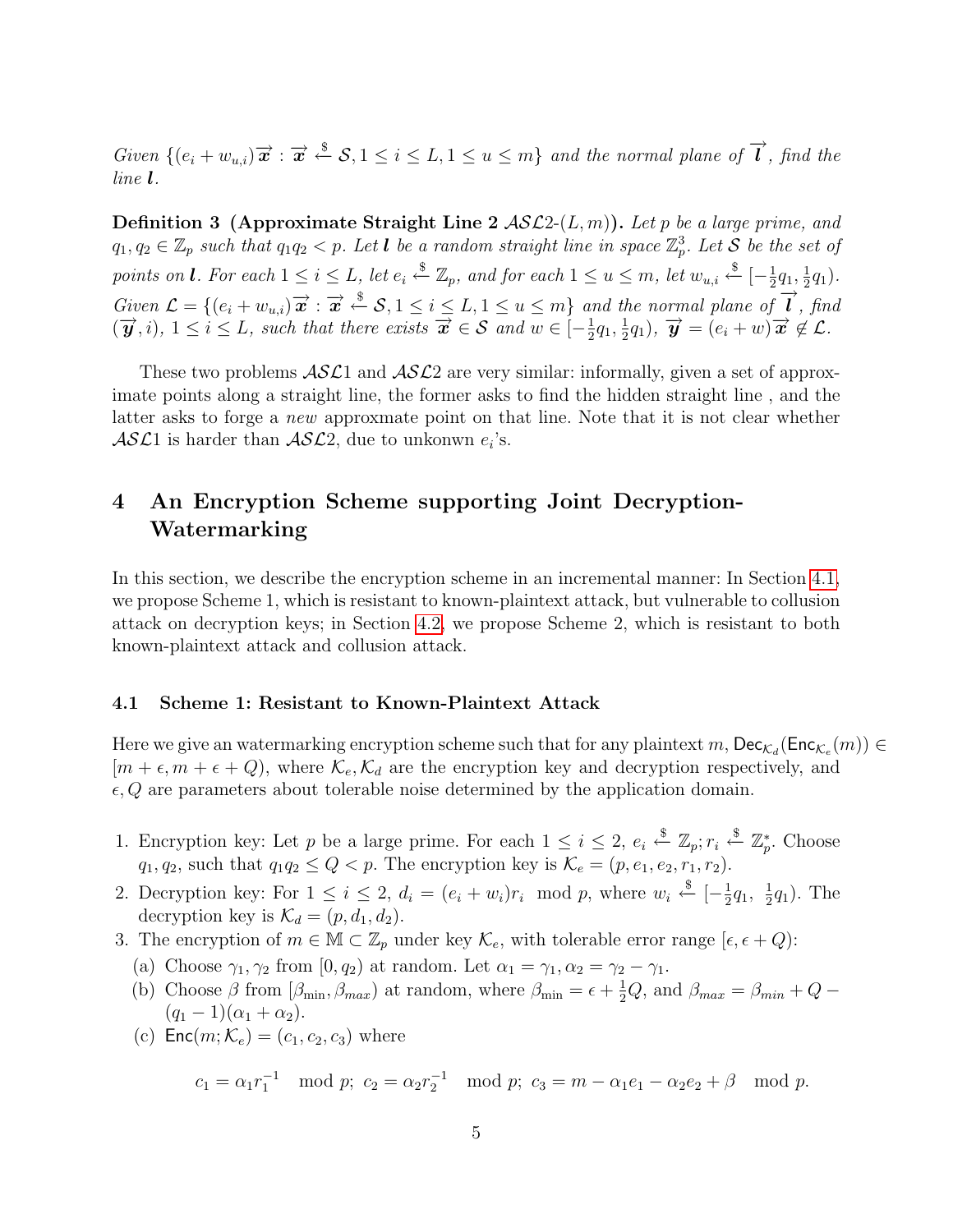4. Decryption (Joint Fingerprinting and Decryption) of  $(c_1, c_2, c_3)$  using key  $\mathcal{K}_d$ :

$$
\begin{aligned}\n\text{Dec}(c_1, c_2, c_3; \mathcal{K}_d) \\
&= c_1 d_1 + c_2 d_2 + c_3 \\
&= \alpha_1 r_1^{-1} \times (e_1 + w_1) r_1 + \alpha_2 r_2^{-1} \times (e_2 + w_2) r_2 + (m - \alpha_1 e_1 - \alpha_2 e_2 + \beta) \\
&= m + (\alpha_1 w_1 + \alpha_2 w_2 + \beta) \mod p \\
&\in [m + \epsilon, m + \epsilon + Q).\n\end{aligned}
$$

Note that our choice of  $\alpha_1, \alpha_2, \beta$  ensure that  $(\alpha_1 w_1 + \alpha_2 w_2 + \beta)$  mod p is within  $[\epsilon, \epsilon + Q]$ as desired.

## Theorem 1.  $H_{\infty}(m|c_1, c_2, c_3) = H_{\infty}(m)$

*Proof.* We have  $H_{\infty}(m|c_1, c_2, c_3) \leq H_{\infty}(m)$ . Furthermore,

$$
\mathbf{H}_{\infty}(\mathbf{m}|\mathbf{c}_1, \mathbf{c}_2, \mathbf{c}_3) \n\geq \mathbf{H}_{\infty}(\mathbf{m}, \mathbf{c}_1, \mathbf{c}_2, \mathbf{c}_3) - 3\log p \n= \mathbf{H}_{\infty}(\mathbf{m}, \mathbf{c}_1, \mathbf{c}_2, \mathbf{c}_3 - \mathbf{m}) - 3\log p \n= \mathbf{H}_{\infty}(\mathbf{m}) + \mathbf{H}_{\infty}(\mathbf{c}_1, \mathbf{c}_2, \mathbf{c}_3 - m) - 3\log p \n= \mathbf{H}_{\infty}(\mathbf{m}).
$$

So  $\mathbf{H}_{\infty}(\mathbf{m}|\mathbf{c}_1, \mathbf{c}_2, \mathbf{c}_3) = \mathbf{H}_{\infty}(\mathbf{m}).$ 

Theorem 2.  $\mathbf{H}_{\infty}(\mathcal{K}_e|\mathcal{K}_d) \geq 2 \log p + 2 \log q_1$ 

Lemma 1. Let  $\alpha = \alpha_1 + \alpha_2$ 

$$
\mathbf{H}(\boldsymbol{\beta}|\boldsymbol{\alpha}) \approx \log Q - 1.
$$

*Proof.* At first, it is straightforward to find that  $H(\beta|\alpha) < \log Q$ . Next, we will show that  $\mathbf{H}(\boldsymbol{\beta}|\boldsymbol{\alpha}) > \log Q - \frac{1}{\ln 2}.$ 

$$
\mathbf{H}(\boldsymbol{\beta}|\boldsymbol{\alpha}=\alpha)=\log(Q-\alpha(q_1-1))>\log q_1(q_2-\alpha).
$$

$$
\mathbf{H}(\boldsymbol{\beta}|\boldsymbol{\alpha})
$$
\n
$$
= \sum_{\alpha \in [0,q_2)} \Pr(\boldsymbol{\alpha} = \alpha) \mathbf{H}(\boldsymbol{\beta}|\boldsymbol{\alpha} = \alpha)
$$
\n
$$
> \sum_{\alpha \in [0,q_2)} \frac{1}{q_2} \log q_1(q_2 - \alpha)
$$
\n
$$
= \frac{1}{q_2} \sum_{\alpha \in [0,q_2)} (\log q_1 + \log(q_2 - \alpha))
$$
\n
$$
= \log q_1 + \frac{1}{q_2} \sum_{\alpha \in [0,q_2)} \log(q_2 - \alpha)
$$
\n
$$
= \log q_1 + \frac{1}{q_2} \sum_{N \in (0,q_2)} \log N
$$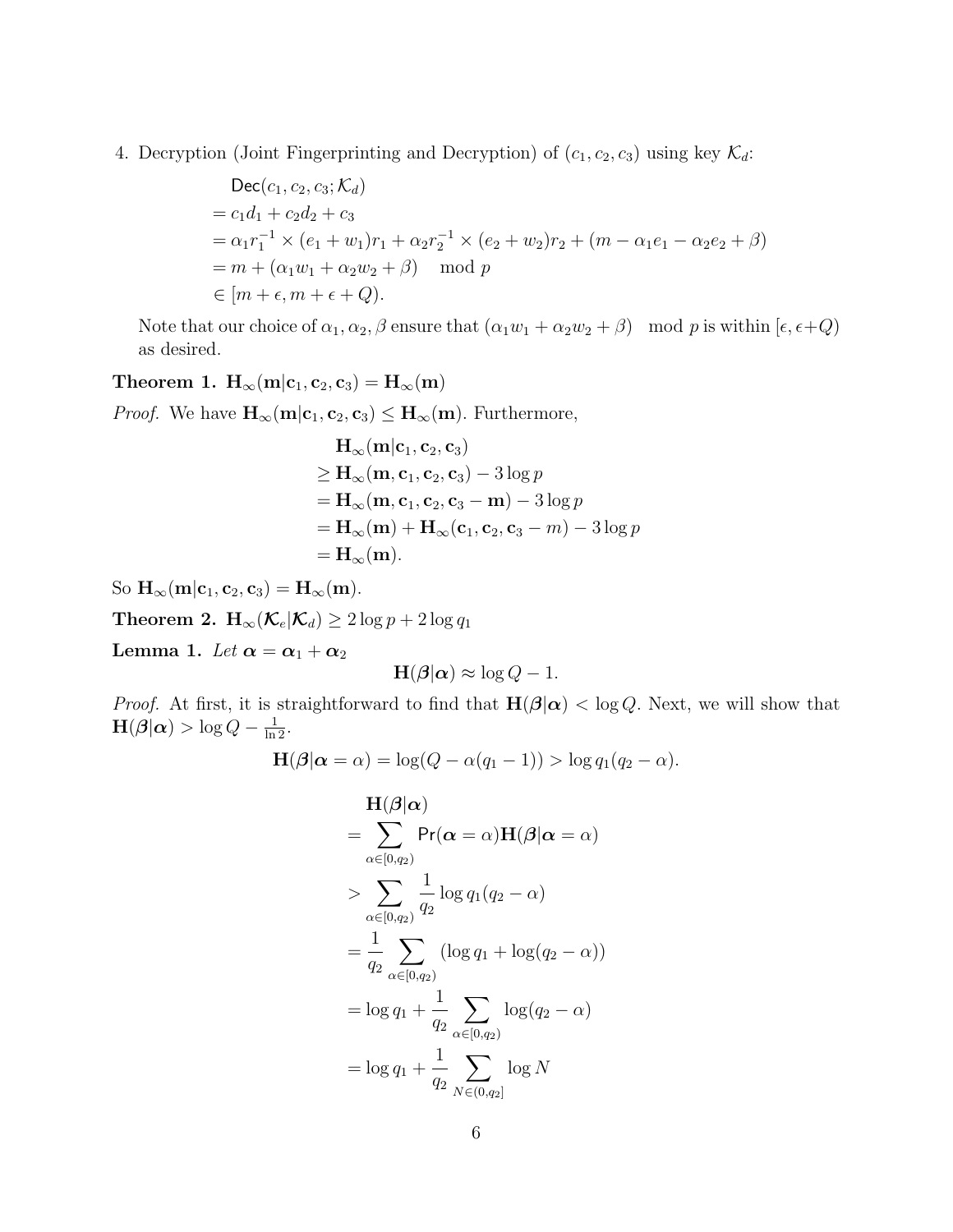We have

$$
\sum_{N \in (0,q_2]} \ln N = \ln q_2! > q_2 \ln q_2 - q_2
$$

Hence

$$
\sum_{N \in (0,q_2]} \log N = \frac{1}{\ln 2} \sum_{N \in (0,q_2]} \ln N > q_2 \log q_2 - \frac{q_2}{\ln 2}
$$

and

$$
\mathbf{H}(\boldsymbol{\beta}|\boldsymbol{\alpha}) > \log Q - \frac{1}{\ln 2}.
$$

Note that  $Q = q_1 q_2$ .

Theorem 3. 1.  $\mathbf{H}_{\infty}(\mathbf{w}_1, \mathbf{w}_2, \boldsymbol{\alpha}_1, \boldsymbol{\alpha}_2, \boldsymbol{\beta} | \boldsymbol{\alpha}_1 \mathbf{w}_1 + \boldsymbol{\alpha}_2 \mathbf{w}_2 + \boldsymbol{\beta}) \geq 3 \log Q - \log p - \frac{1}{\ln 2}$ . 2.  $\mathbf{H}_{\infty}(\mathbf{w}_1, \mathbf{w}_2 | \alpha_1 \mathbf{w}_1 + \alpha_2 \mathbf{w}_2 + \beta) \geq 2 \log q_1 + \log Q - \log p - \frac{1}{\ln 2}$ .

Proof.  $\mathbf{H}_{\infty}(\mathbf{w}_1, \mathbf{w}_2, \boldsymbol{\alpha}_1, \boldsymbol{\alpha}_2, \boldsymbol{\beta}, \boldsymbol{\alpha}_1\mathbf{w}_1 + \boldsymbol{\alpha}_2\mathbf{w}_2 + \boldsymbol{\beta}) \geq 2\log q_1 + 2\log q_2 + \log Q - \frac{1}{\ln q_1}$ ln 2

Security against Collusive Attackers The security of the scheme against  $(n+1)$  collusive users with m ciphertexts can be reduced to the problem  $\mathcal{SBCP}(n,m)$ .

**Theorem 4.** The secret key of Scheme 1 is CPA2 secure against  $(n+1)$  collusive attackers with m ciphertexts, if  $\mathcal{S}_{\mathcal{B}} \mathcal{L}_{\mathcal{P}}(n,m)$  is hard.

Average attack and linear combination of user keys. Colluded adversaries can forge a new decryption key by linear combination of their user keys. How to use  $w_i$  sequence to identify user in a robust manner?

#### <span id="page-6-0"></span>4.2 Scheme 2: Resistant to Collusion Attack

1. Setup: Let p be a large prime. Choose  $q_1, q_2$  such that  $q_1q_2 \leq Q < p$ . Find two linearly independent vectors  $\vec{n}_1 = (A_1, B_1, C_1)$  $\vec{n}_1 = (A_1, B_1, C_1)$  $\vec{n}_1 = (A_1, B_1, C_1)$  and  $\vec{n}_2 = (A_2, B_2, C_2)$  from  $\mathbb{Z}_p^3$ . Let S be the set<sup>1</sup>

$$
\{\overrightarrow{x} : \overrightarrow{n}_1 \cdot \overrightarrow{x} = 1 \mod p, \overrightarrow{n}_2 \cdot \overrightarrow{x} = 1 \mod p\}
$$

(a) Encryption key:  $e_1, e_2 \stackrel{\$}{\leftarrow} \mathbb{Z}_p$ . The encryption key is  $\mathcal{K}_e = (p, e_1, e_2, \vec{n}_1, \vec{n}_2)$ .

- (b) Decryption key:  $\overrightarrow{d}_1 = (e_1 + w_1) \overrightarrow{x}_1$  and  $\overrightarrow{d}_2 = (e_2 + w_2) \overrightarrow{x}_2$  where  $\overrightarrow{x}_1, \overrightarrow{x}_2 \stackrel{\$}{\leftarrow} \mathcal{S}$  and  $w_1, w_2 \overset{\$}{\leftarrow} [-\frac{1}{2}]$  $\frac{1}{2}q_1, \frac{1}{2}$  $\frac{1}{2}q_1$ ). The decryption key is  $\mathcal{K}_d = (p, \vec{d}_1, \vec{d}_2)$ .
- 2. Encryption of  $m \in \mathcal{M}$ , with tolerable error range  $[\epsilon, \epsilon + Q)$ 
	- (a) Choose  $\alpha_1, \alpha_3, v_1, v_2$  from  $[0, q_2)$  at random. Let  $\alpha_2 = (v_1 \alpha_1)$  mod p and  $\alpha_4 =$  $(v_2 - \alpha_3) \mod p$ .
	- (b) Choose  $\beta$  from  $[\beta_{min}, \beta_{max})$  at random, where  $\beta_{min} = \epsilon + \frac{1}{2}Q$  and  $\beta_{max} = \beta_{min} + Q (q_1 - 1)(v_1 + v_2).$

<span id="page-6-1"></span> $\overline{n}$  In fact,  $\overline{S}$  is the set of points in a straight line, determined by  $\overrightarrow{n}_1$  and  $\overrightarrow{n}_2$ , in space  $\mathbb{Z}_p^3$ .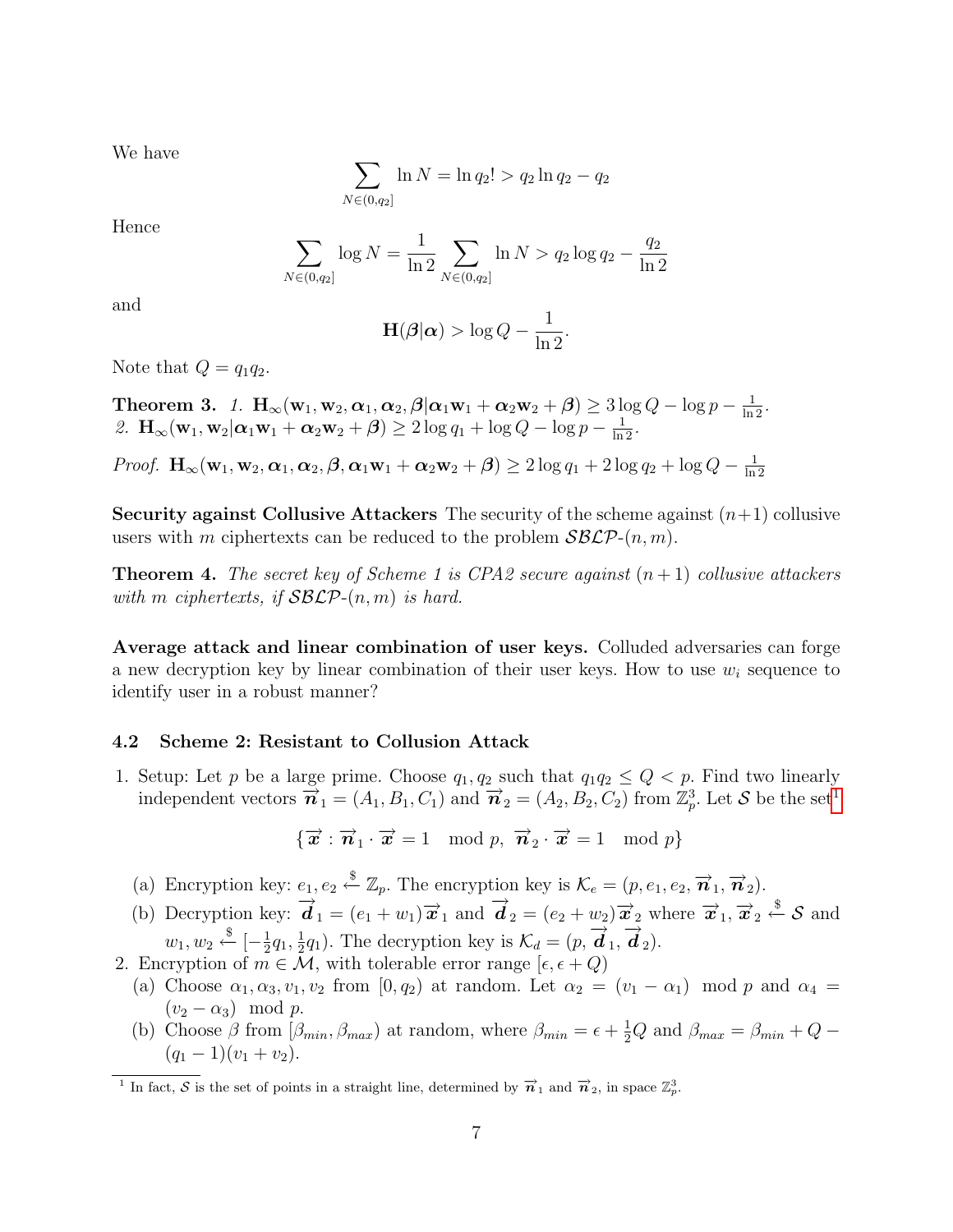(c)  $\textsf{Enc}(m; \mathcal{K}_e) = (\vec{c}_1, \vec{c}_2, c_3)$ , where

$$
\overrightarrow{c}_1 = \alpha_1 \overrightarrow{n}_1 + \alpha_2 \overrightarrow{n}_2 \mod p,
$$
  
\n
$$
\overrightarrow{c}_2 = \alpha_3 \overrightarrow{n}_1 + \alpha_4 \overrightarrow{n}_2 \mod p,
$$
  
\n
$$
c_3 = m - e_1(\alpha_1 + \alpha_2) - e_2(\alpha_3 + \alpha_4) + \beta \mod p.
$$

3. Decryption of  $(\overrightarrow{c}_1, \overrightarrow{c}_2, c_3)$ 

$$
\begin{aligned} \text{Dec}(\overrightarrow{c}_1, \overrightarrow{c}_2, c_3; \mathcal{K}_d) &= \overrightarrow{c}_1 \cdot \overrightarrow{d}_1 + \overrightarrow{c}_2 \cdot \overrightarrow{d}_2 + c_3 \\ &= (e_1 + w_1)(\alpha_1 + \alpha_2) + (e_2 + w_2)(\alpha_3 + \alpha_4) + \\ &= m - e_1(\alpha_1 + \alpha_2) - e_2(\alpha_3 + \alpha_4) + \beta \\ &= m + w_1(\alpha_1 + \alpha_2) + w_2(\alpha_3 + \alpha_4) + \beta \pmod{p} \end{aligned}
$$

#### Remark.

- 1. Use of random nonces  $\alpha$ 's and  $\beta$ .
- 2. For every user,  $e_1$  and  $e_2$  (respectively,  $w_1$  and  $w_2$ ;  $\vec{x}_1$  and  $\vec{x}_2$ ) are probably distinct. For any two users, they share the same  $e_1, e_2$ , but each has different version of  $w_1, w_2, \vec{x}_1, \vec{x}_2$ .

**Remark.** In fact, a point in S is essentially the same as a "presentation" as in Dan Boneh [\[3\]](#page-8-2).

**Theorem 5.** The secret keys of Scheme 3 is CPA2-secure with at most  $m/2$  oracle queries against collusive attackers, if  $S\mathcal{BLP}-(3, m)$  is hard.

It is clear that collusive linear combination attackers (e.g. average attack) cannot forge a new decryption key. Furthermore, we have

**Theorem 6.** m collusive attackers cannot forge a new key  $\overrightarrow{d}_1$  or  $\overrightarrow{d}_2$  $_2$ , if  $\mathcal{ASL}2$ - $(1, m)$  is hard.

Therefore, the only way that the collusive attackers (who are legitimate users) can pirate a different key  $\mathcal{K}'_d$ , is to mix and combine different key components from different legitimate users. Fortunately, such kinds of attackers can be easily caught.

The drawback of this scheme is that ciphertext is 7 times of plaintext. We resolve this problem in Section [5](#page-7-0) by reusing  $\alpha_i$ 's and  $\beta$  for several times, at the cost of slightly larger encryption key and decryption key.

## <span id="page-7-0"></span>5 Applications in Tracing Pirate

Let Enc and Dec be as in Scheme 3 in Section [4.2.](#page-6-0)

1. Setup: Choose  $p, q_1, q_2, \vec{\boldsymbol{n}}_1, \vec{\boldsymbol{n}}_2, \mathcal{S}$  as in Scheme 3 in Section [4.2.](#page-6-0)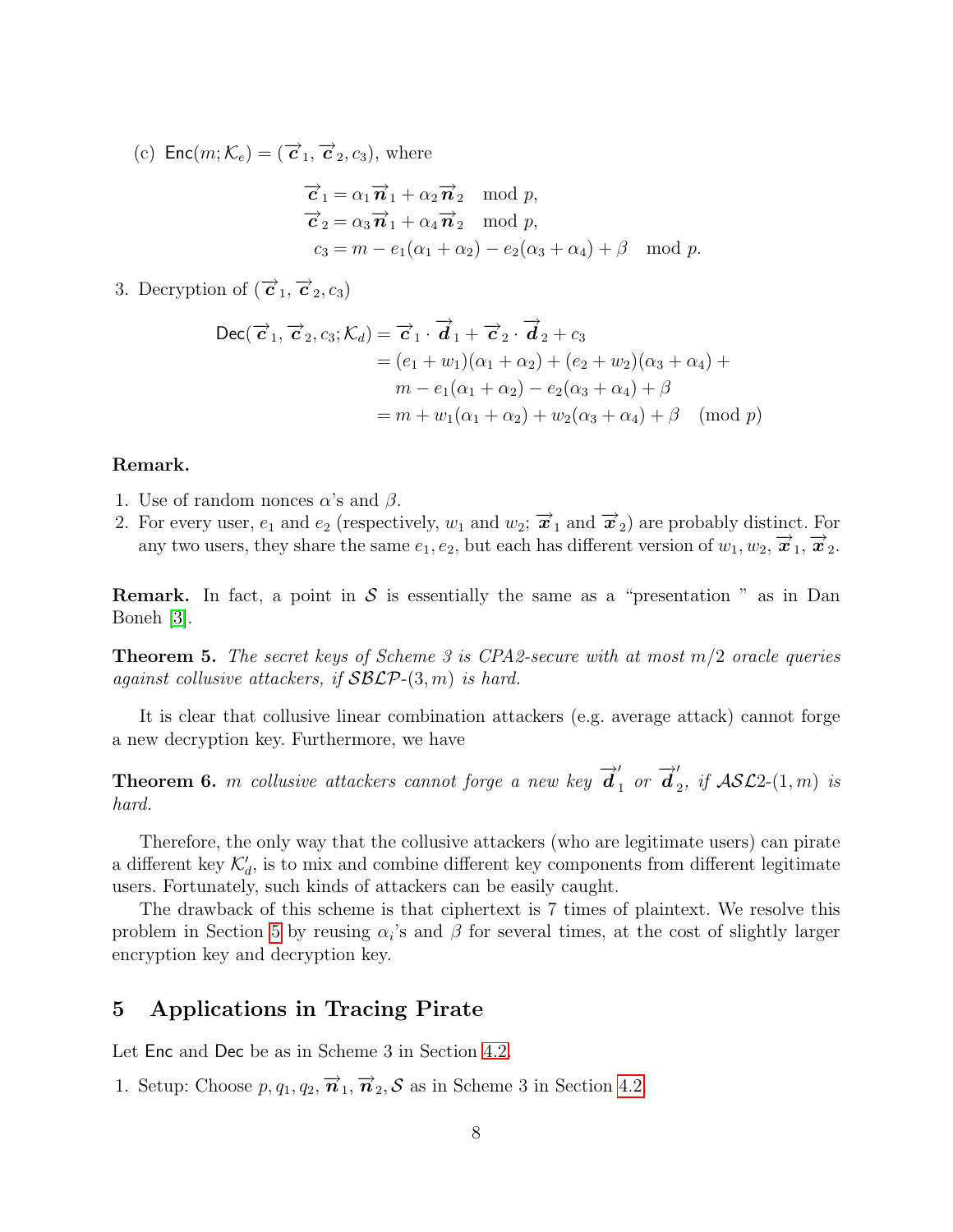- (a) Encryption key: for  $1 \leq i \leq L$ ,  $e_i \stackrel{\$}{\leftarrow} \mathbb{Z}_p$ . Let **E** be a  $L \times 1$  dimensional table, such that  $\mathbf{E}[i] = e_i$ . The encryption key is  $\mathcal{K}_e = (p, \mathbf{E}, \overrightarrow{n}_1, \overrightarrow{n}_2)$ .
- (b) Decryption key: For any user  $u \in \mathcal{U}$ , for  $1 \leq i \leq L$ , let  $\overrightarrow{d}_{u,i} = (e_i + w_{u,i}) \overrightarrow{x}_{u,i}$ , where  $\overrightarrow{x}_{u,i} \stackrel{\$}{\leftarrow} \mathcal{S}$  and  $w_{u,i} \stackrel{\$}{\leftarrow} [-\frac{1}{2}]$  $\frac{1}{2}q_1, \frac{1}{2}$  $\frac{1}{2}q_1$ ). Let  $\mathbf{D}_u$  be a  $L \times 1$  dimensional table, such that  $\mathbf{D}_u[i] = \overrightarrow{\boldsymbol{d}}_{u,i}$ . The decryption key for User u is  $k_u = (p, \mathbf{D}_u)$ .
- 2. Encryption of  $(m_1, m_2, \ldots, m_{\frac{1}{2}L}) \in \mathcal{M}^{\frac{1}{2}L}$  under encryption key  $\mathcal{K}_e$  and session key s, with tolerable error range  $[\epsilon, \epsilon + Q]$ 
	- (a) From session key s, generate a permutation  $t_1, t_2, t_3, \ldots, t_L$  of the set [1, L].
	- (b) Choose  $\alpha_1, \alpha_2, \alpha_3, \alpha_4$  and  $\beta$  as in Scheme 3 in Section [4.2.](#page-6-0)
	- (c) For each  $1 \leq i \leq \frac{1}{2}$  $\frac{1}{2}L$ , let  $k_{e,i} = (p, \mathbf{E}[t_{2i-1}], \mathbf{E}[t_{2i}], \vec{n}_1, \vec{n}_2),$

$$
(\overrightarrow{c}_1, \overrightarrow{c}_2, c_{i,3}) \leftarrow \text{Enc}(m_i; k_{e,i}).
$$

Note that  $\vec{c}_1$  and  $\vec{c}_1$  are common for all  $m_i$ 's,  $1 \leq i \leq \frac{1}{2}$  $rac{1}{2}L$ .

- (d) Output ciphertext  $C \leftarrow (s, \vec{c}_1, \vec{c}_2, c_{1,3}, c_{2,3}, \ldots, c_{\frac{1}{2}L,3}).$
- 3. Decryption of C by User u using decryption key  $k_u$ 
	- (a) From s, generate a permutation  $t_1, t_2, t_3, \ldots, t_L$  of the set [1, L].
	- (b) For each  $1 \leq i \leq \frac{1}{2}$  $\frac{1}{2}L$ , let  $d_i = (p, \mathbf{D}_u[t_{2i-1}], \mathbf{D}_u[t_{2i}]),$

$$
\widetilde{m}_i \leftarrow \mathsf{Dec}(\overrightarrow{c}_1, \overrightarrow{c}_2, c_{i,3}; d_i).
$$

(c) Output  $(\widetilde{m}_1, \widetilde{m}_2, \ldots, \widetilde{m}_{\frac{1}{2}L}).$ 

The ciphertext size is about  $(1 + \frac{14}{L})$  times of plaintext, if ignoreing the difference in size between  $m_i$  and  $p$ .

## 6 Conclusions and Future works

We proposed a joint fingerprinting and decryption scheme which is remarkably resistant to known-plaintext attack and collusion attack. Interestingly, the security of our scheme is related with a Lattice problem.

## References

- <span id="page-8-0"></span>1. Tomsich, P., Katzenbeisser, S.: Copyright protection protocols for multimedia distribution based on trusted hardware. In: in Protocols for Multimedia Systems (PROMS 2000), Proceedings. (2000) 815–819
- <span id="page-8-1"></span>2. Tomsich, P., Katzenbeisser, S.: Towards a secure and de-centralized digital watermarking infrastructure for the protection of intellectual property. In: EC-Web. (2000) 38–47
- <span id="page-8-2"></span>3. Boneh, D., Franklin, M.K.: An efficient public key traitor tracing scheme. In: CRYPTO '99: Proceedings of the 19th Annual International Cryptology Conference on Advances in Cryptology. (1999) 338–353
- <span id="page-8-3"></span>4. Qiao, L., Nahrstedt, K.: Watermarking schemes and protocols for protecting rightful ownership and customer's rights. Journal of Visual Communication and Image Representation 9(3) (1998) 194–210
- <span id="page-8-4"></span>5. Memon, N., Wong, P.: A buyer-seller watermarking protocol. IEEE Transactions on image processing 10(4) (2001) 643–649